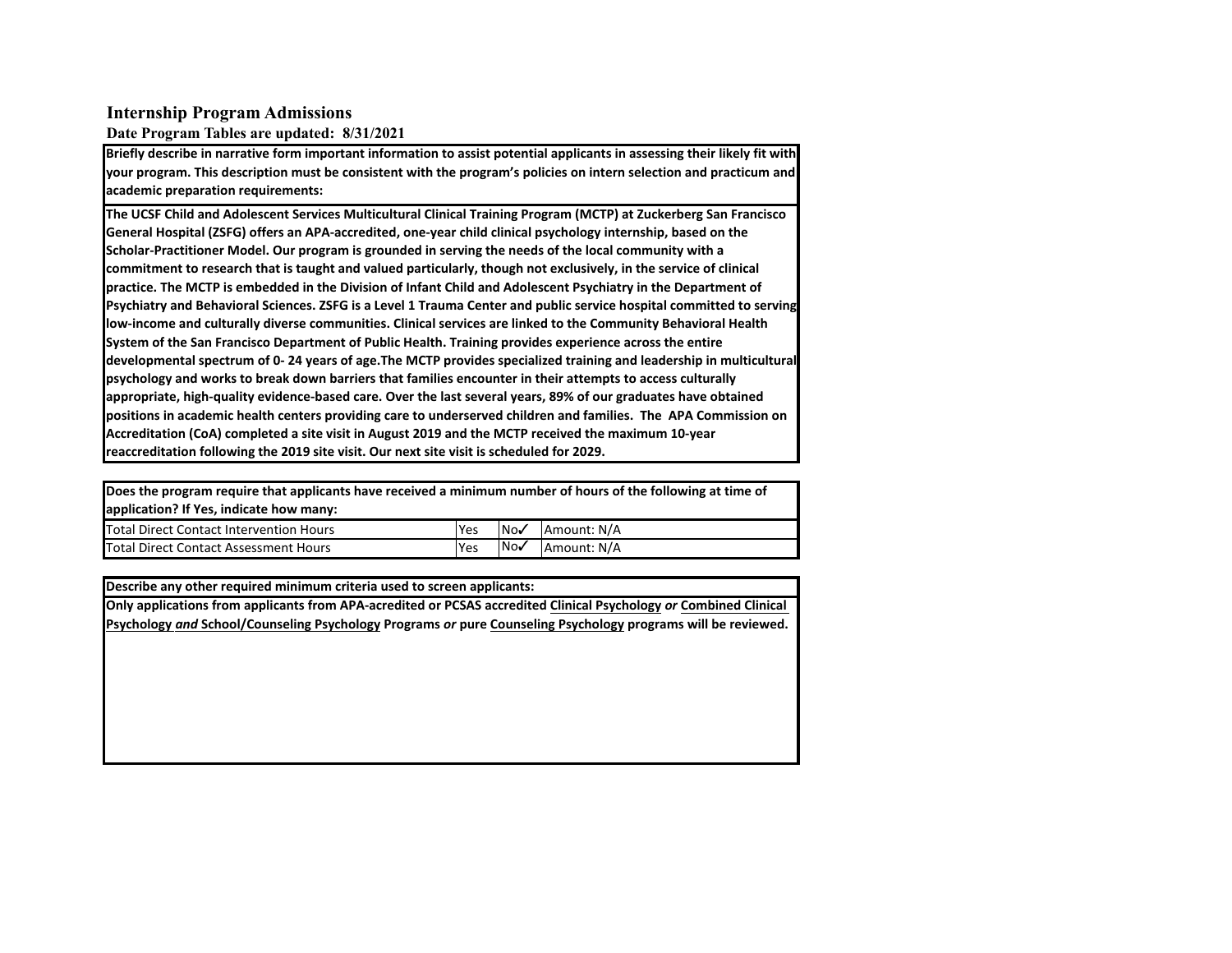| $\overline{\phantom{a}}$<br>$\overline{\phantom{a}}$                          |                  |     |
|-------------------------------------------------------------------------------|------------------|-----|
| Annual Stipend/Salary for Full-time Interns                                   | 31,000           |     |
| Annual Stipend/Salary for Half-time Interns                                   | N/A              |     |
| Program provides access to medical insurance for intern?                      | Yes $\checkmark$ | No. |
| If access to medical insurance is provided:                                   |                  |     |
| Trainee contribution to cost required?                                        | Yes√             | No  |
| Coverage of family member(s) available?                                       | Yes√             | No. |
| Coverage of legally married partner available?                                | Yes√             | No  |
| Coverage of domestic partner available?                                       | Yes√             | No  |
| Hours of Annual Paid Personal Time Off (PTO and/or Vacation)                  | 80               |     |
| Hours of Annual Paid Sick Leave                                               | 80               |     |
| In the event of medical conditions and/or family needs that require extended  |                  |     |
| leave, does the program allow reasonable unpaid leave to interns/residents in |                  |     |
| excess of personal time off and sick leave?                                   | Yes√             | No  |
| Other Benefits (please describe): N/A                                         |                  |     |
|                                                                               |                  |     |
|                                                                               |                  |     |
|                                                                               |                  |     |

# **Financial and Other Benefit Support for Upcoming Training Year\***

\*Note. Programs are not required by the Commission on Accreditation to provide all benefits listed in this table